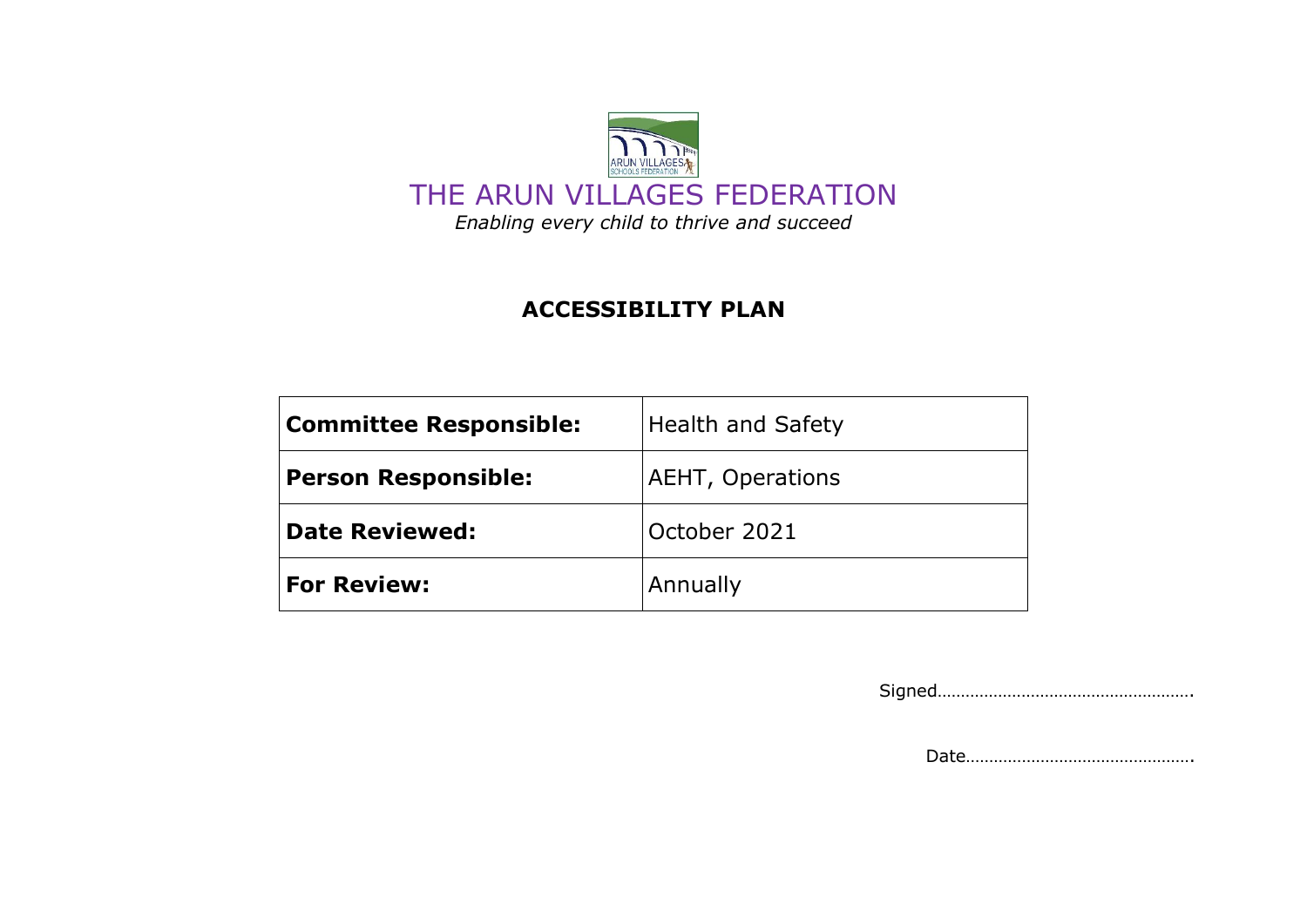| <b>Targets</b>                                                                                                                                             | <b>Actions</b>                                                                                                                                                                                                | By (Date)        | By (Person)          | Evaluation |  |  |
|------------------------------------------------------------------------------------------------------------------------------------------------------------|---------------------------------------------------------------------------------------------------------------------------------------------------------------------------------------------------------------|------------------|----------------------|------------|--|--|
| 1. To have external mobile ramps<br>for stairs/steps at the school sites,<br>where possible.                                                               | Assessment through peer to peer<br>review.<br>Plan to incorporate costs within<br>existing school budgets.                                                                                                    | April 2022       | All                  |            |  |  |
| 2. To carry out an audit of<br>evacuation for both schools and<br>have contingency plans in place<br>for pupils / parents / visitors with<br>disabilities. | Review GEEPS.<br>Carry out audit and identify needs<br>and priorities through a peer to<br>peer review.<br>Put plans in place to enable safe<br>evacuation and accompanying risk<br>assessments.              | April 2022       | All                  |            |  |  |
| 3. To ensure clarity and H&S<br>compliance about parking in<br>school car parks.                                                                           | Ensure staff are aware of H&S<br>issues at weekly briefings.<br>Encourage staff to use off-site<br>parking when possible.<br>Liaise with Parish Councils as<br>appropriate for suggestions and/or<br>support. | February<br>2022 | <b>SLT &amp; SBM</b> |            |  |  |
| Improving Access to the Curriculum                                                                                                                         |                                                                                                                                                                                                               |                  |                      |            |  |  |
| 4. To ensure that the new<br>curriculum is accessible to all<br>pupils.                                                                                    | Monitor and review Equality Duty<br>Objectives and Statement and<br>ensure inclusivity of<br>disadvantaged pupils.<br>Respond to any changes identified.                                                      | Ongoing          | <b>SLT</b>           |            |  |  |